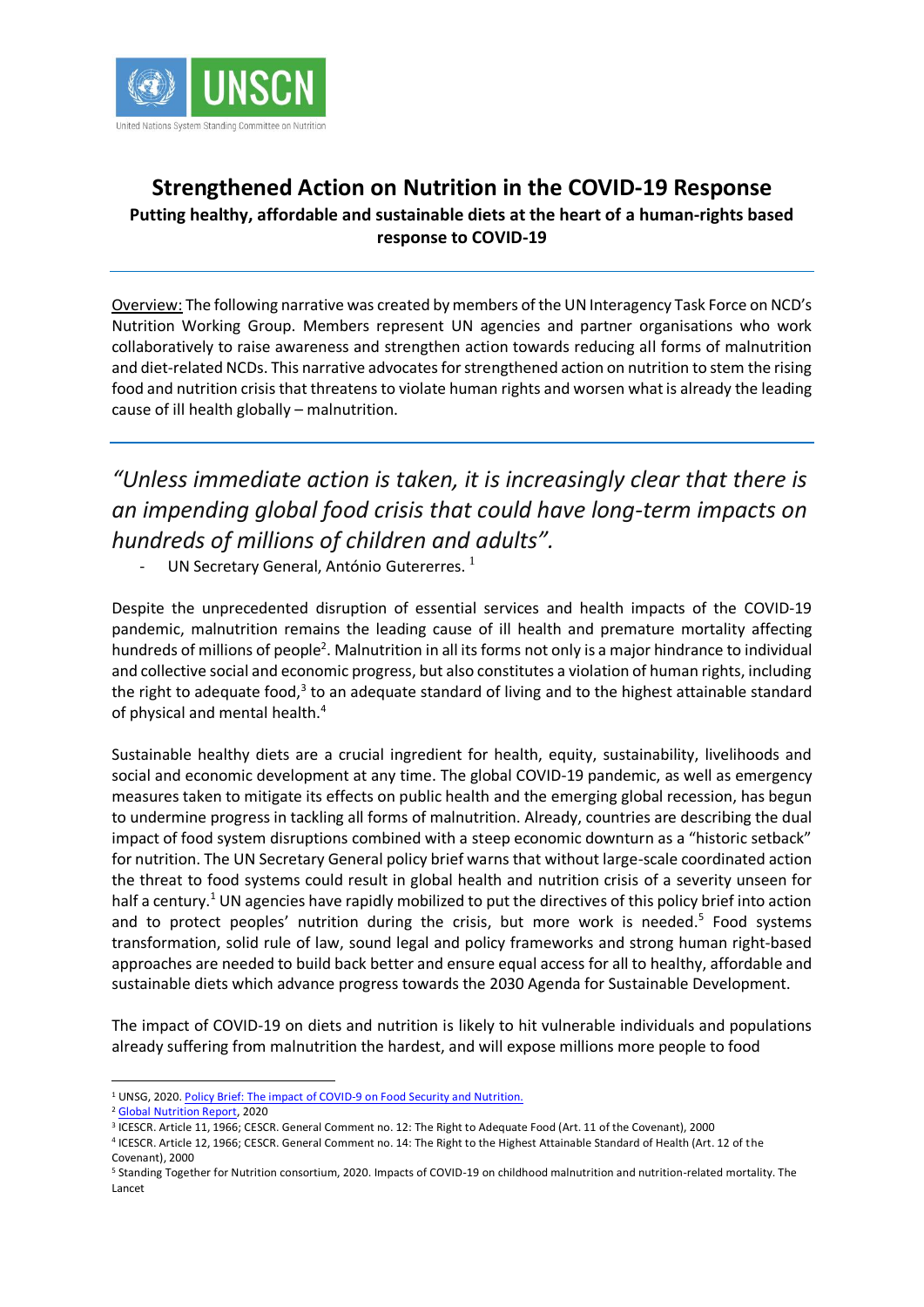

insecurity, undernutrition, micronutrient deficiencies and overweight/obesity. This impact will be felt across a broad spectrum of countries, both high-income and low income alike.

In many countries, food systems are increasingly disrupted, health systems are overburdened, education systems and workplaces are substantially altered, legal systems are under stretch due to emergency measures, and social protection systems are facing a sharp increase in demand due to rapidly spiraling unemployment. All of which has the potential to negatively impact on nutrition. For example, loss of income coupled with disrupted food supply and possible price hikes reduce the affordability of nutritious foods, $6$  while confinement, physical distancing and quarantine all limit access to healthy diets and restrict physical activity.  $^7$  As the forecasted global recession progresses some countries are likely to face significant challenges in meeting their obligations to securing access to food in the right quantity, frequency, and diversity to ensure sustainable healthy diets to fulfill the rights to adequate food and to health for all. At the same time, purchase and consumption of processed shelf stable foods high in fat, sugars and/or salt may increase due to convenience, perceived safety, affordability and long shelf life.<sup>8</sup> Coupled with movement restrictions, this unhealthy dietary trend could result in an energy imbalance and rapid weight gain, compounding the existing obesity epidemic. Overweight and obesity are among the most common comorbidities in hospitalised COVID-19 patients and have been associated with greater severity of symptoms and poorer outcomes<sup>9</sup>.

Yet again, the poorest families, communities and countries will be hardest hit. These vulnerable populations continue to face historic barriers to nutritious foods including limited purchasing power, food systems geared towards an overabundance of low nutrient crops and highly processed foods, lack of legal protection, and lack of inclusion in decision-making processes. $2,10$ 

The impact of COVID-19 on nutrition is likely to be felt through four main pathways:

- Worsened access to nutritious foods that contribute to healthy diets
- Disrupted access to essential nutrition services
- Undermining healthy dietary practices and caregiver behaviours
- Exacerbating inequalities in access to nutritious foods and nutrition services

All these pathways, both individually and in conjunction, raise the likelihood of malnutrition and consequent violation of related human rights. For example, children with nutritional deficiencies are more likely to die, while those who survive grow poorly, perform less well at school, and go on to have lower earnings throughout their lifetime. At the same time, unhealthy diets lead to overweight and diet-related non-communicable diseases (such as stroke, heart disease, type-2 diabetes and some forms of cancer) which have become the world's leading cause of mortality. The impact of poor nutrition on the immune system also affects vulnerability to COVID-19.

As we stand today, estimates suggest an additional 140 million people will be thrown into extreme poverty and the number of people facing acute food insecurity in lower middle income countries will double to 265 million by 2021.<sup>5</sup> Food insecurity and health service disruptions compound existing states of malnutrition. Projections suggest that without urgent action an additional 6.7 million cases of wasting in children younger than 5, and 128,605 additional child deaths will occur in 2020.<sup>5</sup> Myths, misconceptions and fears are also negatively impacting breastfeeding and young child feeding

<sup>6</sup> International Monetary Fund, 2020. Josef Schmidhuber, FAO - COVID-19: From a Global Health Crisis top a Global Food Crisis? <sup>7</sup> UN DESA, 2020. Policy Brief 73: The impact of COVID-19 on sport, physical activity and well-being and its effects on social development <sup>8</sup> IFIC, 2020. Impact on Food Purchasing, Eating Behaviors, and Perceptions of Food Security.

 $9$  Garg et al., "Hospitalization Rates and Characteristics of Patients Hospitalized with Laboratory-Confirmed Coronavirus Disease 2019 — COVID-NET, 14 States, March 1–30, 2020," April 17, 2020; Simonnet et al., "High Prevalence of Obesity in Severe Acute Respiratory Syndrome Coronavirus-2 (SARS-CoV-2) Requiring Invasive Mechanical Ventilation."

<sup>&</sup>lt;sup>10</sup> FAO, IFAD, UNICEF, WFP & WHO, 2020. The State of Food Security and Nutrition in the World.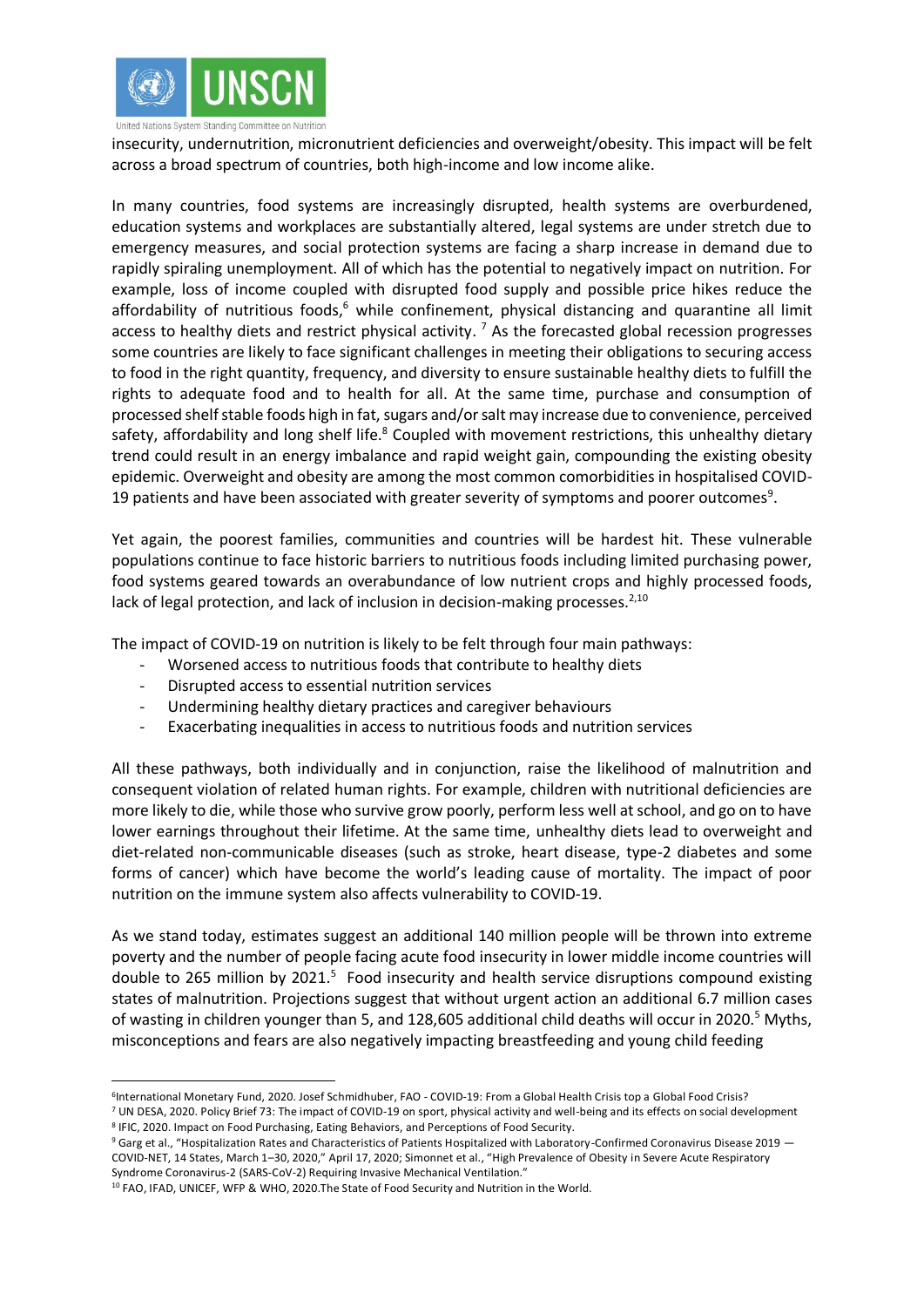

practices – threatening the vital first 1000 days as well as influencing food purchasing habits more broadly and peoples trust in nutritious food sources during the outbreak. Disruptions to maternal child health care mean essential opportunities for nutrition interventions are missed- exacerbating both immediate states of malnutrition as well as allowing the intergenerational states of poor nutrition to continue.<sup>5</sup> School aged children might have less access to adequate food and diet quality with school closures disrupting the school feeding programmes, which are key to guaranteeing schoolchildren's entitlements to adequate, safe and nutritious food without discrimination, in conditions of equality and equity.

While the COVID-19 pandemic poses a new and unprecedented global challenge, the solutions to prevent the impeding threat of malnutrition are not new. Solutions are supported by the Decade of Action on Nutrition 2015-2025 and the Sustainable Development Goals and should be based on effective rule of law, good governance and respect for human rights.<sup>11</sup> They strive to end malnutrition in all its forms by 2030 by orientating health, food, legal and social protection systems towards the provision of sustainable healthy diets to all people all-year round throughout the life course, leaving no one behind.

Even before the pandemic, the world was not on track to achieve these goals with undernutrition, food insecurity and overweight/obesity all showing steady increases since 2014 along with the degree of inequalities.<sup>10</sup> The global pandemic has exposed and exacerbated failings within food and health systems and added urgency to the need to advance the nutrition agenda, though also placed its progression at risk as the importance of nutrition risks being lost in the immediacy of health and economic threats. But left unchecked, the looming nutrition crisis threatens to exacerbate health system burdens, delay economic recovery, lead to more loss of life and cause a health and development crisis that impacts a generation of children throughout their life.

UN agencies and other inter-governmental organizations have mobilized, amplified and united to progress the nutrition agenda in the time of COVID-19. Efforts aim to not only address the immediate threats posed by COVID-19, but to also avert the looming food crisis and build back healthier, more resilient systems in line with human rights standards. Efforts are focused on the following areas:

- Designating food and nutrition services as essential to prevent disruptions to food supply
- Tailoring, strengthening and expanding nutrition-sensitive social protection systems.
- Recognizing the potential benefits of different transfer modalities; in-kind, cash, or vouchers as well as public food distribution systems to ensure access to diverse, balanced and nutritious meals for the most vulnerable.
- Ensuring the delivery of essential nutrition services through health systems to reach vulnerable groups including women, children, the elderly and those with specialized nutritional requirements
- Provide support to maintaining continuity in the provision of diverse, healthy and safe school meals, including identifying modalities to reach vulnerable children when schools are closed
- The promotion of sustainable healthy diets for immunity and health, including supporting families with information and practical solutions on breastfeeding and feeding affordable, safe and healthy diets to young children in context of COVID-19
- Strengthening double duty actions which address both undernutrition and overweight/obesity to maximize the impact of interventions to address all forms of malnutrition. This includes the promotion and protection of exclusive breastfeeding.
- Controlling the marketing, promotion or mass distribution of highly-processed foods that are high in saturated fats, free sugar and/or salt to children and families in the context of the emergency response, including the harmful practises of marketing breastmilk alternatives.

<sup>11</sup> Agenda 2030, para. 35